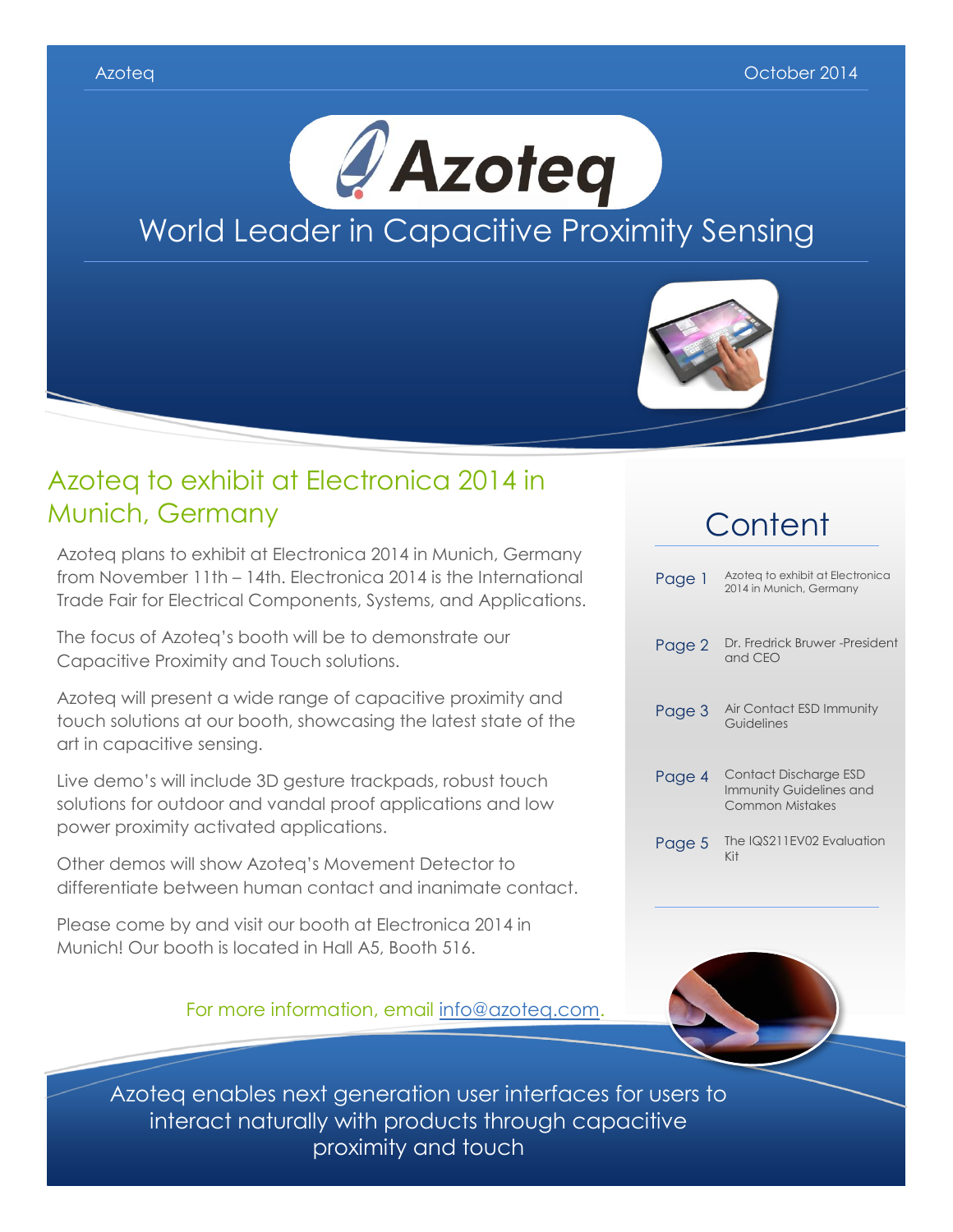# Dr. Fredrick Bruwer President and CEO

Dr. Frederick Bruwer founded Azoteq in 1998 with a visionary strategy to develop affordable intelligent switches on silicon. Since 2004 the company has expanded on this successful business to also focus on the emerging market for next generation user interfaces utilizing capacitive proximity and touch sensing solutions. He holds 39 patents in this field.

Previously Dr. Bruwer founded Nanoteq, which developed the Keeloq technology for remote keyless entry (RKE). Keeloq became the world standard for RKE and Nanoteq was sold to Microchip Technology (NASDAQ:MCHP) in 1995 where he was appointed VP for the Secure Data Products division.

Dr. Bruwer holds Bachelors, Masters (Cum Laude) and Doctors degrees from the University of Pretoria in South Africa.



#### *For more information, email [info@azoteq.com.](mailto:info@azoteq.com)*



### Azoteq Sales Offices

Azoteq has distribution and sales representatives around the globe. But there are three main sales offices that can help assist designers with their capacitive sensing needs. Sales offices and contacts are as follows:

- North America
	- o Kobus Marneweck VP Marketing
- International
	- o Jean Viljoen Marketing Manager Europe/Asia
- Hong Kong
	- o Eric Tsang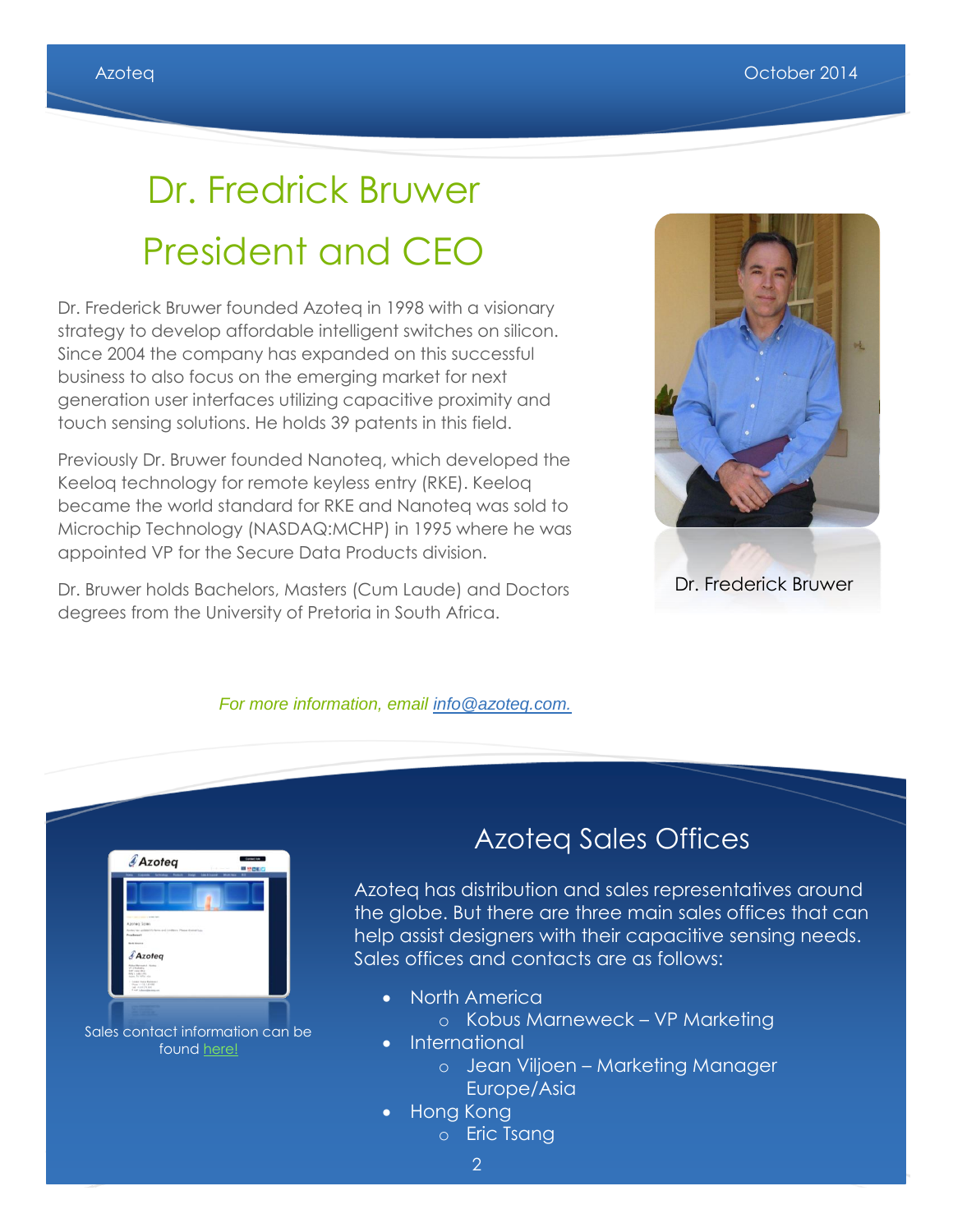### ESD Design and Testing Guidelines

Contact discharge might be the preferred testing method for ESD immunity testing but when it comes to testing touch sensing applications, the air discharge method is used more often since most touch pads are usually covered by an insulating overlay like Figure 1.



**Figure 1: Air discharge on plastic overlay of touch and slider evaluation kit**

The following are guidelines and notes for air discharge as per the IEC61000-4-2 standard

- 1. The rounded tip of the ESD gun is used for air discharge.
- 2. The ESD generator is set to the desired voltage level and then the trigger is closed on the ESD gun. The trigger remains closed and the tip of the ESD gun must approach the equipment under test (EUT) as fast as possible until a spark gap discharges onto the surface of the EUT electrode or until contact is made with the surface of the EUT without causing mechanical damage.
- 3. At higher voltage levels this discharge can occur as multiple successive discharges. A slight crackling noise can be heard.
- 4. After each discharge, the ESD gun must be removed from the EUT. The generator is then retriggered for a new

single discharge but it is very important to allow the EUT to discharge completely before the next discharge from the ESD gun is applied.

- 5. Applying the next discharge before the EUT is fully discharged can lead to the EUT being tested at more than double the intended voltage level.
- 6. The bleeder resistors (2 x 470KΩ) can be used to ensure that the EUT is properly discharged.
- 7. The "bleeder resistors cable" can be connected between the EUT and the horizontal coupling plane (HCP). However it is stated in the IEC standard that the connected "bleeder resistors cable" can influence the test results and it therefore would be better no to connect the "bleeder resistors cable".
- 8. Alternatively the EUT can be swept with a grounded carbon fiber brush connected to bleeder resistors (2 x  $470K\Omega$ ) in the grounding cable.
- 9. The resistors should be capable of withstanding the maximum discharge [voltage applied to the EUT plane during](http://www.youtube.com/watch?v=ZHzaVzYEZbw)  the test.
- 10. A preferred method that is used at Azoteq is simply to "touch" the touchsensing buttons or electrodes of the EUT as by doing so one removes the charge build-up on the surface of the device and the functionality of the device is also tested.
- 11. Ten positive and ten negative discharges should be applied at a specific voltage level.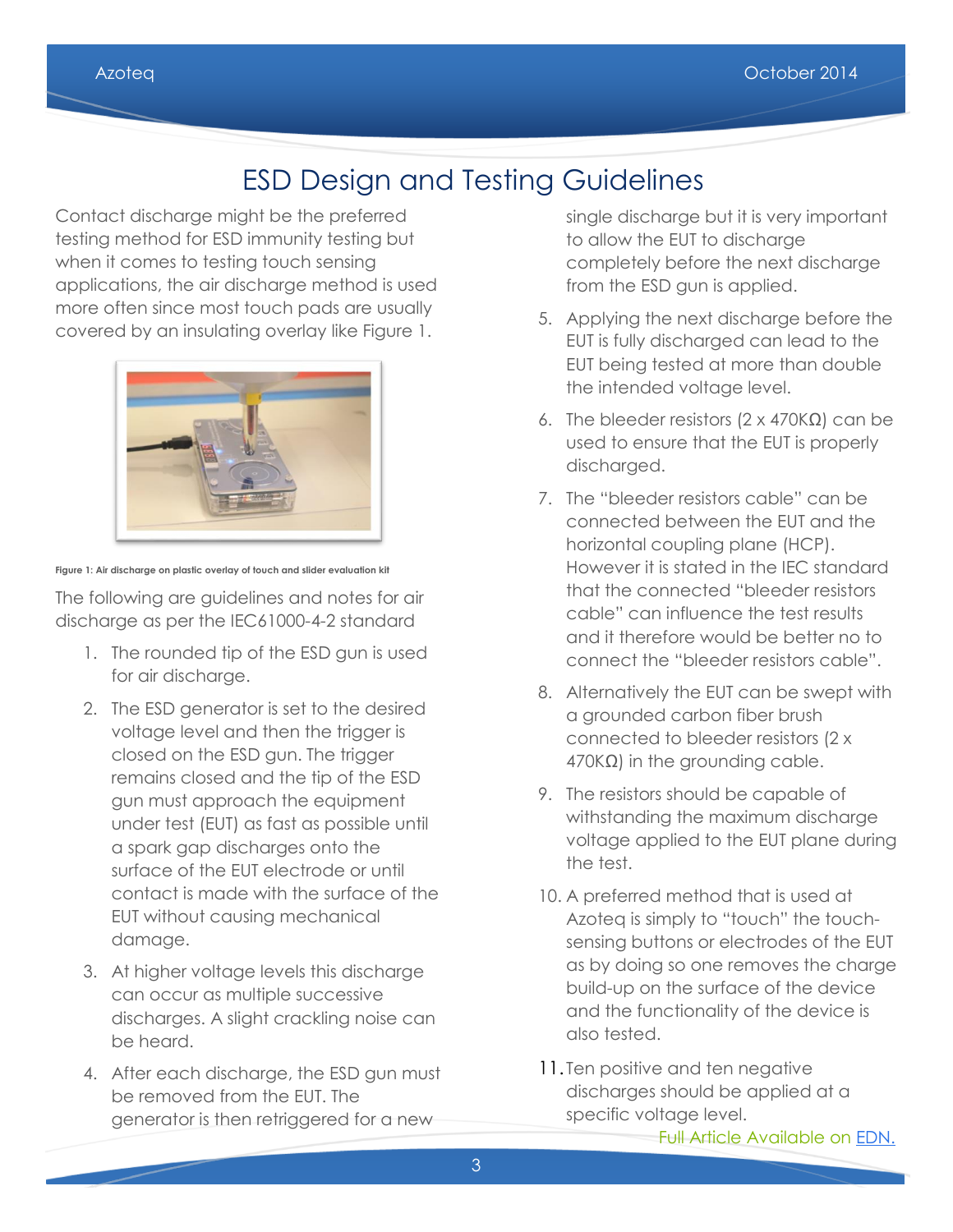### ESD Immunity Guidelines and Common **Mistakes**

Contact discharge is the preferred method of ESD testing when there are conductive areas on the surface of the device. The following are guidelines and notes for contact discharge as per the IEC61000-4-2 standard:

- 1. The sharp tip of the ESD gun must be used for contact discharge.
- 2. In the case of contact discharges, the tip of the ESD gun should touch the EUT, before the discharge switch is operated.
- 3. The tip is then removed and the EUT has to discharge fully before the next discharge is applied.
- 4. Ten positive and ten negative discharges shall be applied at a specific voltage level.

#### **Common mistakes during ESD testing**

The following are a few common mistakes that are made by test and technical engineers:

- 1. Wrong table set-up
	- Using a fully metallic table instead of a wooden non-conductive table.
	- Connecting the HCP directly to the ground reference plane (GRP) instead of using the "bleeder resistors cable"
	- Placing the EUT directly on the HCP without insulating material.
	- The absence of a GRP
- 2. Successive discharges without allowing the EUT to discharge. (please see points 4 to 10 under Air Discharge)
- 3. Using the wrong tip on the ESD gun
- 4. Trying to do an air discharge simply by closing and releasing the trigger of the ESD gun
- 5. Performing ESD tests in adverse environmental conditions

For more information, email [info@azoteq.com](mailto:info@azoteq.com)



Contact Discharge

Contact discharge to USB connector on touch and slider evaluation kit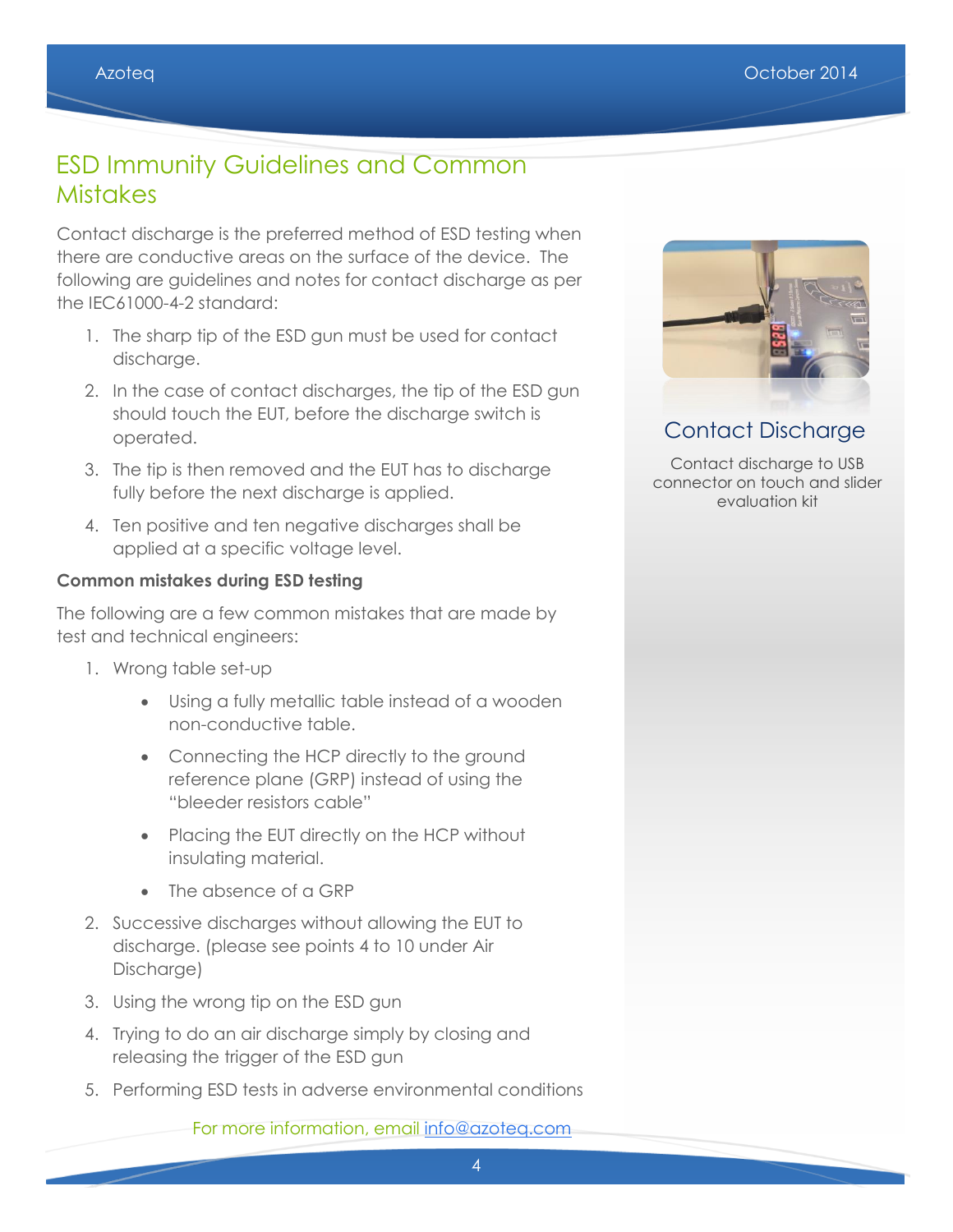# The IQS211EV02 Evaluation Kit

Evaluation kits are made available to help designers to evaluate and prototype with Azoteq's ICs. These kits provide information on the IC's behavior to the designer and illustrates the best way to use the IC. With the new release of the IQS211, the IQS211EV02 kit was created.

You can place your order for kits on Mouser [soon!](http://www.mouser.com/ProductDetail/Azoteq/IQS211EV02S/?qs=sGAEpiMZZMu58sUZeT0Q%2fpZzdZPv5spMGlB86CfEQcM%3d) IQS211EV02 Kits



Available soon at Mouser!

#### Sales

Azoteq International Jean Viljoen +27 21 863 0033 jean.viljoen@azoteq.com

Azoteq USA Kobus Marneweck +1 512 538 1995 kobusm@azoteq.com Azoteq Asia Lina Yu +86 (138) 2696 0845 linayu@azoteq.com.cn

#### **Distributors**

**Worldwide** Mouser Electronics +1 800 346 6873

Sales@mouser.com

South East Asia Locus Marketing Pte. Ltd

Sam Liew

+65 6299 7308 +65 6292 5848

samliew@locus.com.sg

**Worldwide** Future Electronics +1 514 694 7710

France and China **Seltech** 

+33 (0) 1 48 92 90 02 +86 25 83 45 54 33

Europe@seltech-international.com Asia@seltech-international.com

Taiwan Holy Stone Enterprise Co. Ltd

Terry Chiang +886 2 2659 6722 ext. 302

terrychiang@holystone.com.tw

China Lierda Technologies

+86 571 8880 0000/8990 8135 +86 755 8378 0888

hangzhou@lierda.com shenzhen@lierda.com

China **Infortech** 

Summer Yin

+86 21 51087875 ext. 355

summer\_yin@infortech.net.cn

Japan Nomura Jimusho, Inc.

+81 3 3502 1466

yamashita@nomjim.co.jp